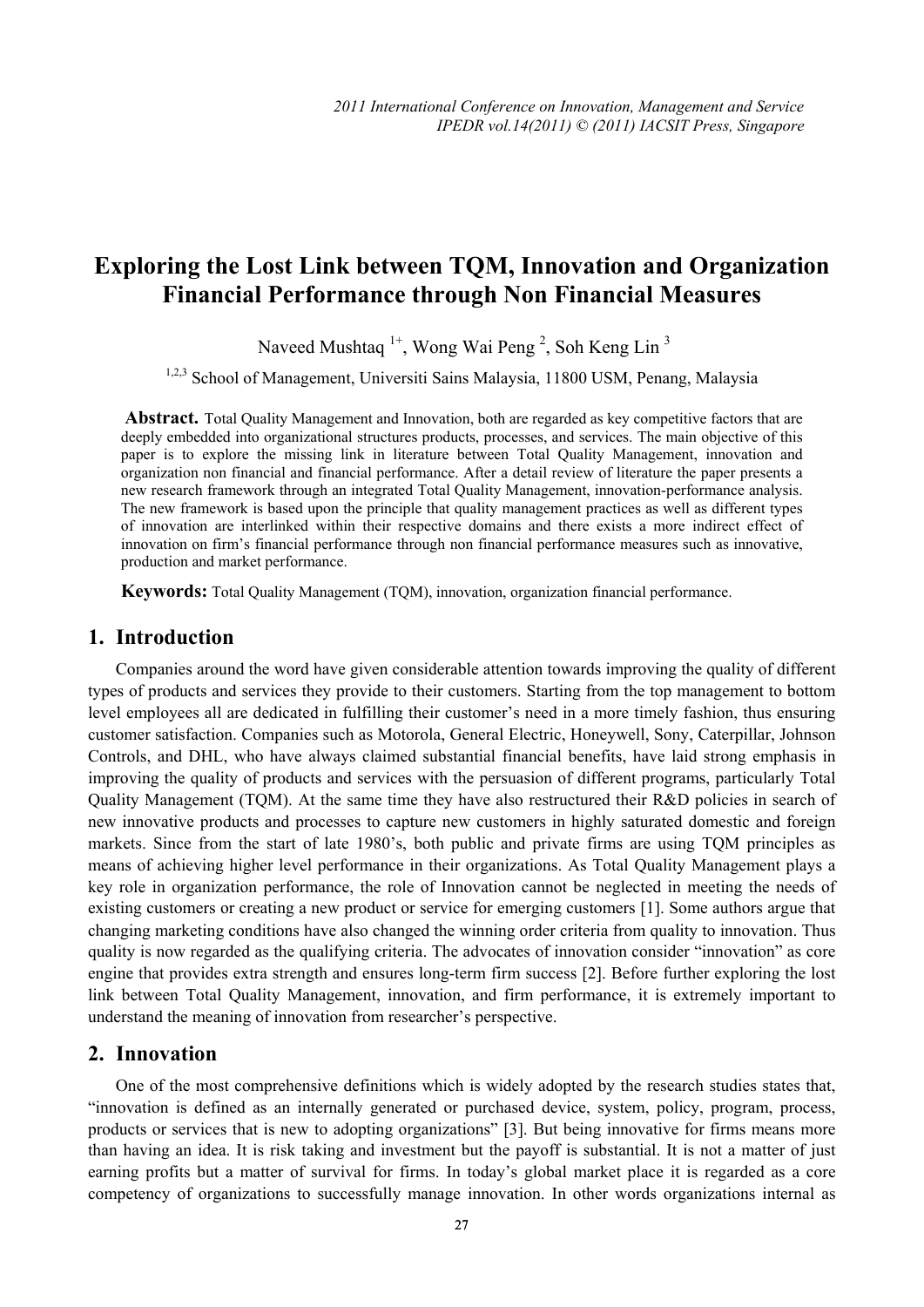well as external process must be well positioned, to function smoothly for innovation to emerge as a competency. The different types of innovations according to OECD Oslo manual [4], are product, process, marketing and organizational innovation. Product and process innovation belong to Technological Innovation at large [5]. The main objective of the product innovation is to fulfill the requirement of customers or external market. In terms of degree of innovation, product innovation is further divided into radical product innovation and incremental product innovation [6]. Whereas the main purpose of process innovation is the introduction of a new element in material, machinery, process, and workflows [7]. Process innovation is highly focused on improving productivity [8]. As in [9], it is process innovation that enables organizations to produce fairly large amount of products or services using limited available resources of an organization. Just like product innovation, process innovation is also further categorized as incremental process innovation and radical process innovation [6]. According to Oslo Manual [4] introducing new marketing methodologies such as product design or packaging, placement promotion and pricing fall in the domain of marketing innovation. The major focus of marketing innovation is to address the customer needs and increase the sales volume of the firm by means of introducing new markets or through positioning a product on the market. Therefore marketing innovations generally incorporate all kinds of major changes in product design that are part of a new marketing concept. Such type of product design changes does not change the product's user characteristics or functionality. An organizational innovation also referred by many researchers as administrative innovation, is the implementation of a new working methodology in an organizations running business practices, systems, processes, workplace, or external relations [10]. These innovations are made with the intention to improve a firm's performance. Sometime such type of innovations requires mega structural changes and big costs at initial stages. In the longer run performance scales are achieved through reduction in cost factors that are administrative or transactional in nature, improving workplace satisfaction and thus substantial upward trend in labor productivity is observed, gaining access non-codified external knowledge or reducing costs of supplies.

#### **3. TQM-Innovation Relation**

Total Quality Management-Innovation literature reveals both positive and negative views of the scholars on the relation between Total Quality Management and innovation. These views are based over the principle of customer focus that leads organization for a constant search of new needs and expectations, thus making organization more innovative to meet the continuous market change. The rapid changes in the market also lead to changes in competition. Only innovative firms that go beyond the customer expectation and thoughts are going to survive as they have set innovation as winning order criteria. Literature suggests that innovative companies are first movers in the implementation of standards. It is worth mentioning here that world class manufacturing organizations especially high tech organizations involve their suppliers during the process of innovation. This new trend has given birth to collaborative effort by the supplier and manufacturer to meet the rapidly changing business environment and demands of the customers that generally change unexpectedly.

Positive school of thought favoring TQM-innovation correlation is of the view that organizations that have embedded TQM in their organization culture provide a fertile ground for the growth of innovation, as Total Quality Management embodies those principles that are similar to the principles of innovation [11]. As [12], [13] are of the view that different elements of Total Quality Management react differently in adding value to innovation. Flynn further argues that fast, medium, and slow product innovations based on Total Quality Management elements are significantly different from one another. One of the research studies conducted by [14] in Ireland asked organizations to enhance their continuous improvement programs as they provide a concrete base for building an innovative organization. From the point of view of few researchers as [15] suggested examining Total Quality Management strategy of companies, as one best solution to differentiate between innovative and non innovative companies. They are of the opinion that TQM as a management strategy has significant contribution in developing creative organizations. Many QM scholars such as [16] have presented Total Quality Management as management model that promotes and manages innovation.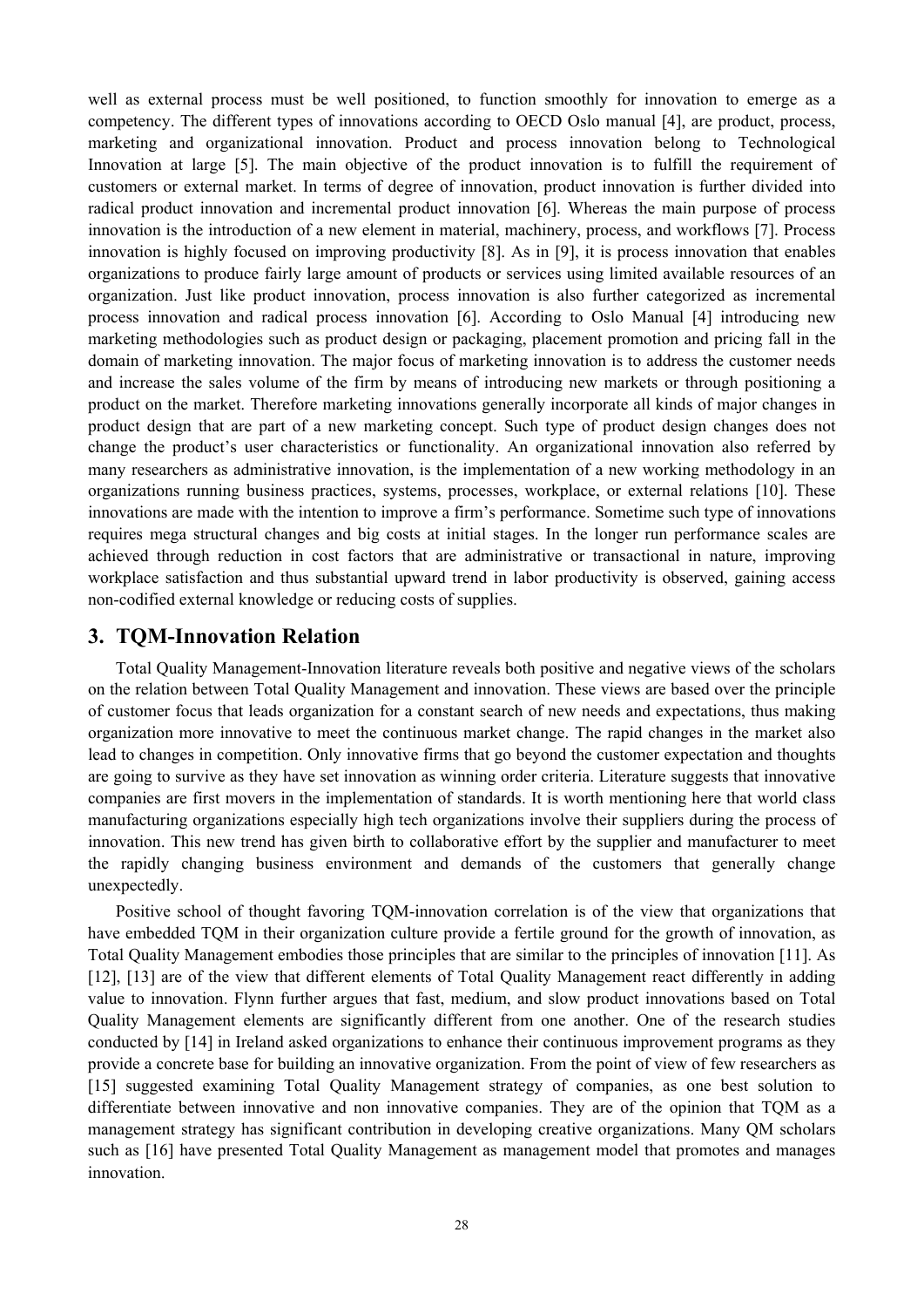According to few scholars the internal determinants of innovation are positively related to a set of QM practices [17]. As [18], in a review of 108 empirical studies conducted between 1993 and 2003, concluded that the internal determinants of innovation can be divided into seven main areas namely "leadership and management team, organizational strategies, culture, firm structure, control activities, functional assets and strategies, and general characteristics of firms". Some other scholars [19] argued that innovation is affected by a variety of factors, such as people, top management leadership, organizational structure, and culture. Another view on the relationship between TQM and innovation is as follows. Organizations, work in a more systematic fashion. They first identify what their customers' needs are. Secondly they try to produce innovative products or services at a much higher pace than their competitors. Finally organizations try to standardize their processes using QM models such as ISO 9001quality management systems [20].

As mentioned earlier there is more inconsistency as far as effect of QM on innovation is concerned. Some studies found that the adoption of QM is positively associated with innovation [21],[22] while other studies reported that there is no clear evidence to statistically prove the positive effects of QM on innovation [24]. The study conducted by [25] on Canadian firms strongly supports the notion that Quality Management practices are interlinked to each other and they have a significant direct or in direct relationship with innovation. As [25] found that there exists a positive relationship between process management and radical process innovation, radical product innovation, incremental process innovation, incremental product innovation and administrative (organizational) innovation. Similarly [26] found a positive and significant relationship between QM practices and product innovation. In a study conducted by [23] on manufacturing and non manufacturing firms found out a positive and significant relationship between QM practices and product and process innovation. Furthermore, earlier studies produced different arguments on which QM practice plays a more important role in creating innovation but they do agree that QM practices have a relation with innovation and doesn't totally ignore it. Some studies argued that only behavioral QM practices - leadership and people management are closely associated with innovation [27]. Others found that not all, but both behavioral and mechanistic QM practices - leadership, people management, process management, and product design - have a positive and direct relationship to innovation [28],[29]. Overall, the literature indicates that QM practices does have an impact on innovation but also demand for more in-depth analysis as most of the studies are conducted in the developed nations and very few in developing countries.

# **4. Innovation and Firm Performance**

At the present time due to global competition companies have started reviewing periodically their innovation strategy to gain a competitive edge [30]. The link between innovation and firm performance is quite critical and may researchers have failed to observe a direct link between a specific type of innovation and firm's financial performance. Innovation has a purpose of newness in the economic area or it is conceived as transformation of knowledge to commercial value. According to [31] the growth of an organization suffers more when its starts losing the concept of newness and innovation. As [32] stressed that for the organizations to grow, sustain, and be competitive, innovation is the only key. On the other hand [33] in an empirical analysis observed more indirect effect of innovation on firm performance. Literature also provides some evidence that innovative firms are in far better position to meet the external pressures of the changing markets as compared to non innovative firms. It would be worth mentioning here that every organization uses an integrated approach thus focusing on many aspects simultaneously such as new products, new organizational and marketing practices, or process technologies [34],[35]. In other words these different kinds of innovation are somewhat interlinked and strongly impact corporate performance. Therefore one need to examine this link closely as it leads to better financial outputs.

#### **4.1. Integration between innovation types**

In the literature there exists scarcity on linkage focused research. Therefore only few researchers have attempted to run investigation on linkage focused research on innovation. According to [36] administrative innovation has positive relationship with technical innovation. In one of the studies by [37] also suggested a positive relation between administrative innovation and process innovation. According to [38] administrative innovation, product innovation and marketing innovation are strongly correlated. Organizational innovation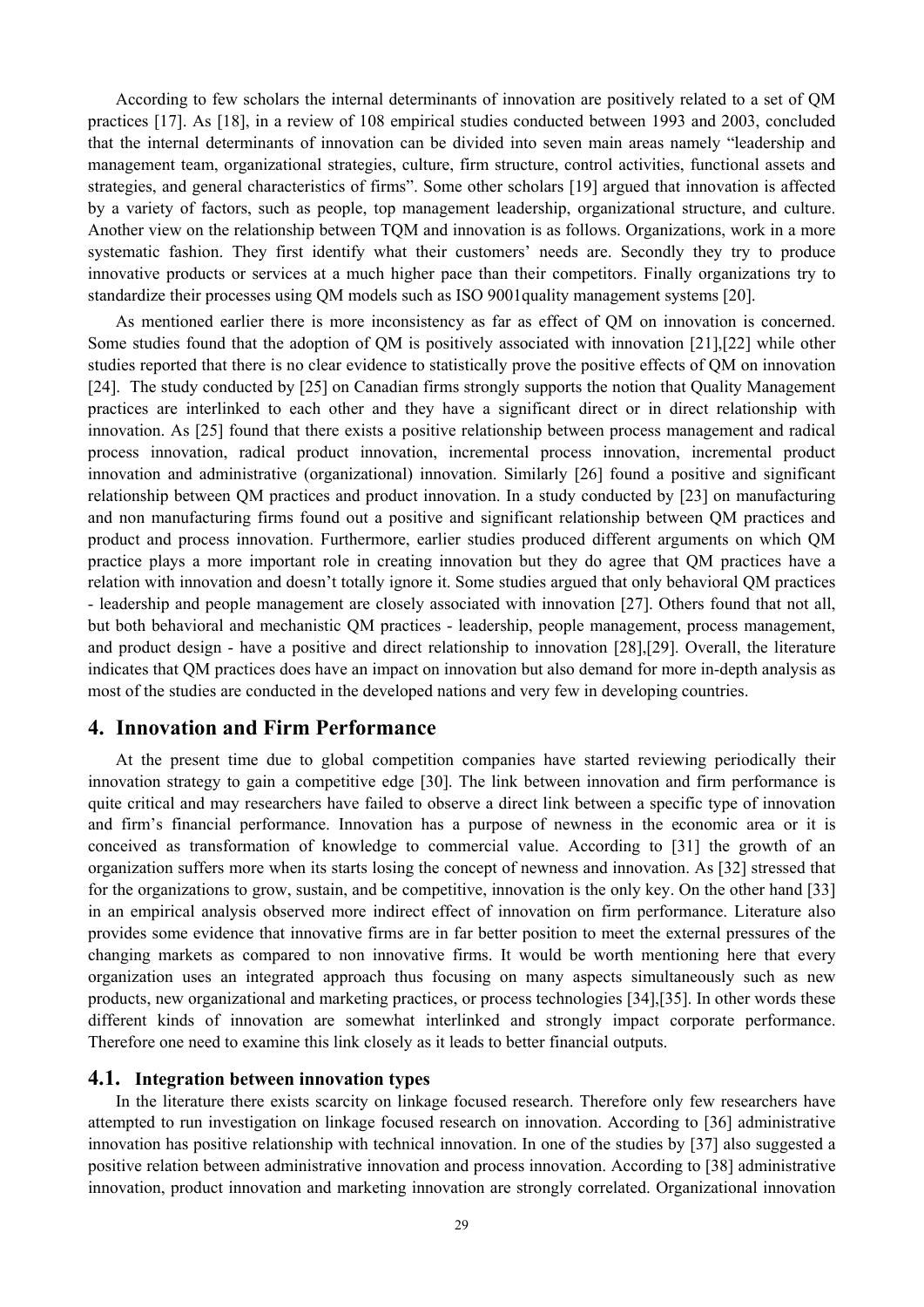has positive impact on marketing innovation [39]. In one of the studies conducted by [40] on British companies concluded that improvement of processes is a driving force for the success of product/service innovations. Similarly marketing and product innovation are also positively related, higher the level of marketing innovations higher the level of product innovation [39].

As for as the impact of different types of innovations on firms financial performance is concerned, literature does not support any direct relation. Rather the relation is more indirect in nature through other types of performance measures such as innovative performance, production performance and marketing performance. In this regard results of the study conducted by [40] are more reliable where he showed that different types of innovations are related to innovative performance. Similarly the study conducted by [39] on Turkish firm's also showed a significant positive correlation of organizational innovation, marketing innovation and process innovation on innovative performance. According to [41] innovative performance in the form of new product success contributes to firms sales and gaining market share by satisfying old customers and attracting new customers. [42] laid emphasis that organization learning, increase in speed and quality of operations is triggered by continuing efforts and higher levels of innovation performance. Beside speed and quality, flexibility and cost efficiency are other two essential elements of production performance and are strongly linked to innovative performance. Operational flexibility and decrease in related cost are enhanced if proper renewal efforts are laid down in administrative, production processes and new product development [42]. Similarly [43] stressed that there exists a positive relationship between operational flexibility and new product success. [44] also supported the idea that few process innovations leads cost savings thus organizations can market products at more competitive prices. One can strongly argue that production performance which is indicated by speed, quality and cost efficiency is positively affected by innovative performance. [39] in their study of Turkish firms confirmed that greater innovative performance leads positively to market and production performance.

It is quite evident at this stage that production and operations functions are the source of competitive advantage for organizations. Improved production process in terms of speed, flexibility, and cost efficiency in routine daily operations enhances efficiency and thus improves the market and financial position of the firm. [45] is of the view that manufacturing capabilities contribute to market performance through increase in satisfaction level of customers and by making improvements in customer relations.

According to [39] production performance has a significant relationship with market performance. As production performance is achieved through combined effect of factors such as quality, flexibility, speed and cost efficiency, are generally regarded as a driving force behind the profitability of the organization [46]. According to [47] those firms who have made substantial investments in quality efforts have gained higher financial rewards. One can conclude then that higher production efficiency results in increase in financial position of the firms. One other important factor that contributes to firm's financial performance in today's customer driven market is the number of loyal customers [48]. As marketing growth and sales growth directly contribute to the profits of the organization through increase in price premiums and sales revenues, by decreasing marginal unit costs thus leading to significant overall profits [41]. Therefore once can infer that financial performance is an output of innovative, production and market performance. Initial cost and penalty of adopting new technology is one of the basic reasons of associating innovative performance to nonfinancial aspects of corporate performance, such as increased customer satisfaction or production speed, which will lead to higher financial results in longer terms. In otherworld's innovative performance can impact positively on firm production , market and financial performance in the longer run , while in the short run , consumption of internal resources and investment in new technology possibly can cause minor losses at beginning stages[49].

#### **5. Conclusion and Future Research Direction**

In light of the above discussion it could be concluded that there exists a link between TQM, innovation, and firm's non financial and financial performance. Though no direct link between innovation and firms financial performance exists, yet through an interlocking principles between the different set of organizational practices this link is strengthen. It will be worth examining empirically whether an organizations financial performance is improved when an organization practices Total Quality Management,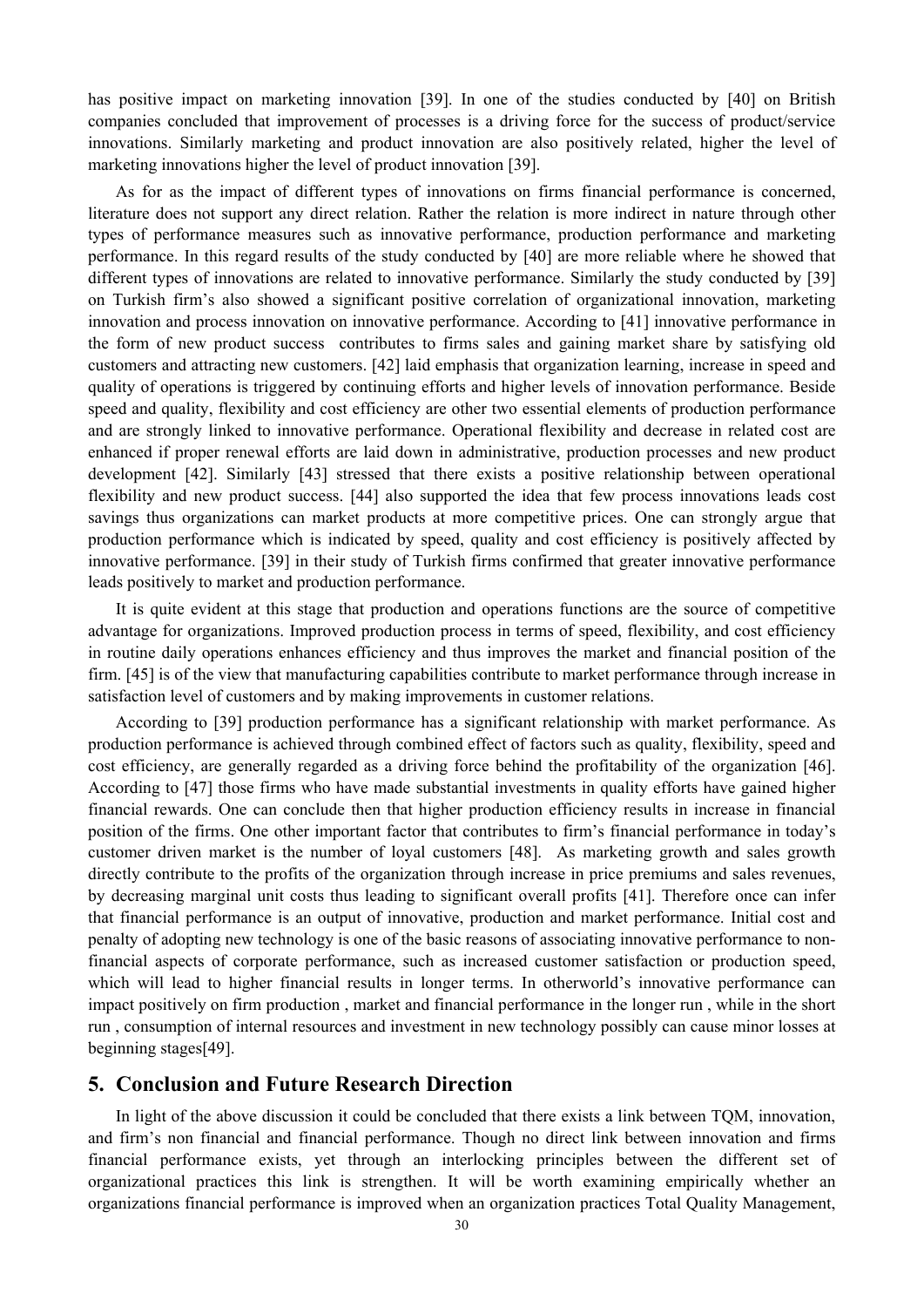particularly when different TQM practices are interlinked to each other. For example an organization having implemented ISO 9000, into its systems and procedures , enhances the innovative performance that in turn increases production and marketing innovative capabilities that directly influence financial position of the company? As Total Quality Management has both mechanistic and organic set of practices, it will also be an interesting effort to explore which practices as a group have more impact on innovative performance, consequently the financial performance. The relation between TQM and marketing innovation has not been studied explicitly in literature and therefore requires more investigation. The current study would explore this relationship and try to fulfill the gap in literature. A SEM modeling approach would be the most appropriate method to investigate this relationship. The author has currently been developing questionnaire to conduct a cross cultural analysis.

## **6. References**

- [1] Benner, Mary, Tushman and Michael. Exploitation, exploration, and process management the productivity dilemma revisited. Academy of Management Review. 2003, 28 (2): 238-256.
- [2] Leifer, Richard, McDermott, M.Christopher, O'Connor Gina Colarelli, Peters, S.Lois, Rice, Mark, Veryzer and W.Robert. Radical Innovation How Mature Companies Can Outsmart Upstarts. Harvard Business School Press, Boston, 2000.
- [3] F. Damanpour and M.W. Evan. Organizational innovation and performance the problem of organizational lag. Administrative Science Quarterly. 1984, 29 (3): 392-409.
- [4] OECD, Oslo Manual: Proposed Guidelines for Collecting and Interpreting Technological Innovation Data, Paris 2005.
- [5] F.Damanpour. The adoption of technological, administrative, and ancillary innovations, impact of organizational factors. Journal of Management.1987, 13 (4): 675-688.
- [6] T. Reichstein and A. Salter. Investigating the sources of process innovation among UK manufacturing firms. Industrial and Corporate Change. 2006, 15 (4): 653-682.
- [7] F. Damanpour. Organizational innovation and performance: a Meta analysis of effects of determinants and moderators. Academy of Management Journal. 1991, 34 (3): 555-590.
- [8] R. Garcia and R. Calantone. A critical look at technological innovation typology and innovativeness terminology: A Literature review. The Journal of Product Innovation Management. 2002, 19 (2): 110-132.
- [9] A. Abrunhosa and P. Moura E Sa. Are TQM principles supporting innovation in the Portuguese footwear industry? Technovation. 2008, 28 (4): 208-221.
- [10] J. Weerawardena,. The role of marketing capability in innovation based competitive strategy. Journal of Strategic Marketing. 2003, 11 (1): 15-36.
- [11] C. Mahesh. Total quality management in management development. Journal of Management Development. 1993 12 (7): 19–31.
- [12] B.B. Flynn. The relationship between quality management practices, infrastructure, and fast product innovation. Benchmarking for Quality Management and Technology. 1994 1 (1): 48–64.
- [13] D. H. Gustafson, and A.S Hundt. Findings of innovation research applied to quality management principles for health care. Health Care Management Review. 1995, 20 (2): 16–33.
- [14] R. McAdam and G. Armstrong, B. Kelly. Investigation of the relationship between total quality and innovation: a research study involving small organizations. European Journal of Innovation Management. 1998, 1 (3): 139–147.
- [15] J.R Baldwin and J. Johnson. Business strategies in more- and less innovative firms in Canada. Research Policy. 1996. 25 (5): 785–804.
- [16] D.I. Prajogo and A.S. Sohal. TQM and innovation: a literature review and research framework. Technovation. 2001, 21(9): 539-558.
- [17] J. Perdomo-Ortiz, J. Gonzalez-Benito and J. Galende. Total quality management as a forerunner of business innovation capability. Technovation. 2006, 26 (10): 1170-1185.
- [18] N. Becheikh, R. Landry, and N. Amara. Lessons from innovation empirical studies in the manufacturing sector: A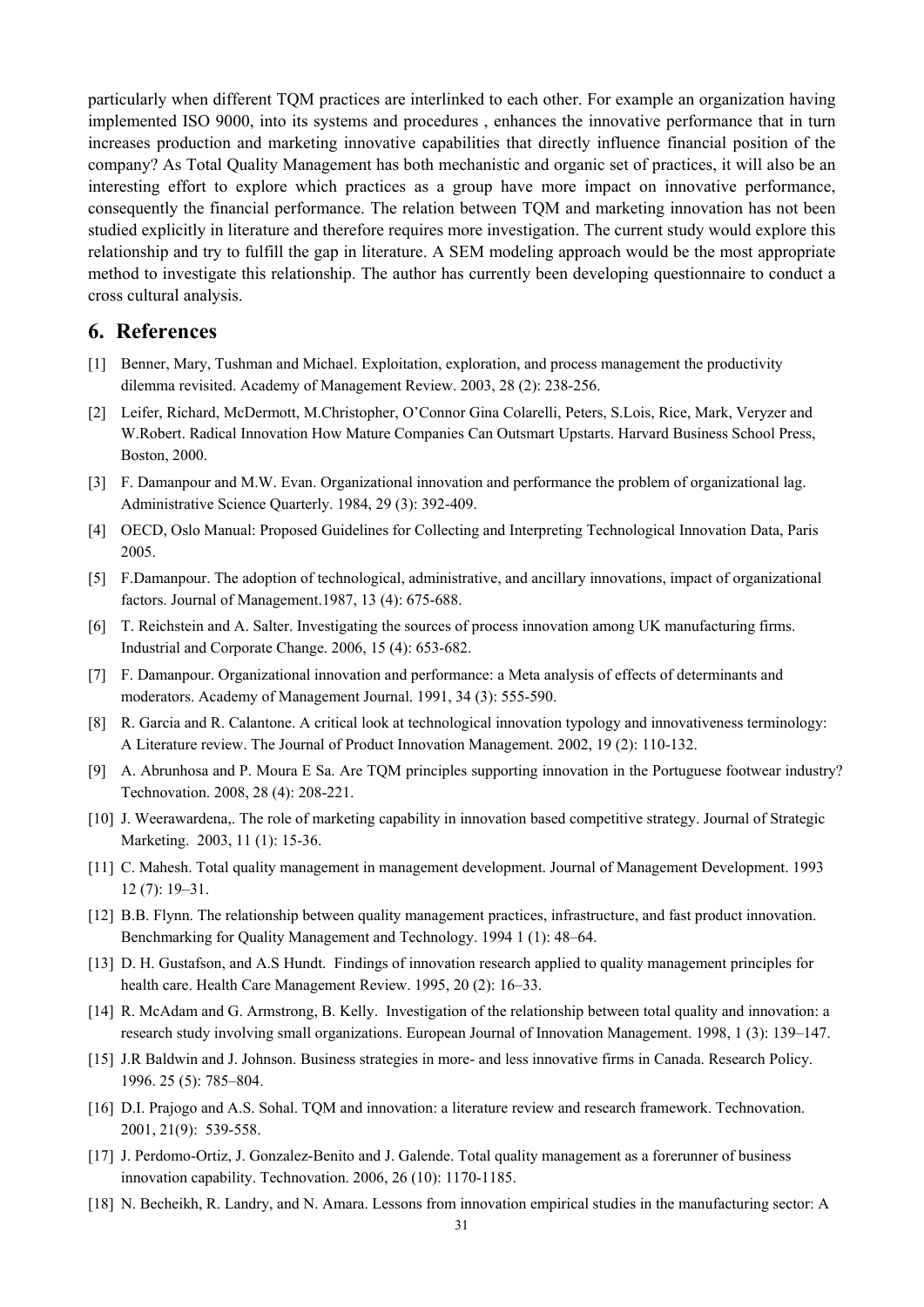systematic review of the literature from 1993-2003. Technovation. 2006, 26 (5-6): 644-664.

- [19] S.Pandey and R.R.K. Sharma. Organizational Factors for Exploration and Exploitation. Journal of Technology Management & Innovation. 2009, 4 (1): 48-58.
- [20] N. Lopez-Mielgo, J.M. Montes-Peon and C.J. Vazquez-Ordas. Are quality and innovation management conflicting activities? Technovation. 2009, 29 (8): 537-545.
- [21] D.T.Hoang, B. Igel, and T. Laosirihongthong. The impact of total quality management on innovation: Findings from a developing country. International Journal of Quality and Reliability Management. 2006, 23 (8-9): 1092- 1117.
- [22] M. Martinez-Costa, and A.R Martinez-Lorente. Does quality management foster or hinder innovation? An empirical study of Spanish companies. Total Quality Management & Business Excellence. 2008, 19 (3): 209-221.
- [23] D.I. Prajogo and A.S. Sohal. The multidimensionality of TQM practices in determining quality and innovation performance—an empirical examination. Technovation. 2004, 24 (6): 443-453.
- [24] P. J. Singh and A. Smith. Relationship between TQM and innovation: an empirical study. Journal of Manufacturing Technology Management. 2004, 15 (5): 394-401.
- [25] Dong Young Kim. The Impacts of Quality Management Practices on Innovation. Published Ph.D. Dissertation, Sprott School of Business, Carleton University Ottawa, 2010.
- [26] D.I. Prajogo and S. W. Hong. The effect of TQM on performance in R&D environments: A perspective from South Korean firms. Technovation. 2008, 28 (12), 855-863.
- [27] J. Feng and D.I. Prajogo, and K.C. Tan & A.S. Sohal. The impact of TQM practices on performance: A comparative study between Australian and Singaporean organizations. European Journal of Innovation Management. 2006, 9 (3): 269-278.
- [28] D. T Hoang, B. Igel & T. Laosirihongthong. The impact of total quality management on innovation: Findings from a developing country. International Journal of Quality and Reliability Management. 2006, 23 (8-9): 1092-1117
- [29] J. Perdomo-Ortiz, J. Gonzalez-Benito and J. Galende. Total quality management as a forerunner of business innovation capability. Technovation. 2006, 26 (10): 1170-1185.
- [30] G.T. Hult, C.C. Snow and D. Kandemir. 2003. The role of entrepreneurship in building cultural competitiveness in different organizational types. Journal of Management. 2003, 29 (3): 401–426.
- [31] J. S. Metcalfe. Evolutionary Economics and Creative Destruction. Routledge, London, 1998.
- [32] R. McAdam and K. Keogh. Transitioning towards creativity and innovation measurement in SMEs. Creativity and Innovation Management. 2004, 13 (2): 126-141.
- [33] P. Geroski. Innovation and competitive advantage. Working Paper No. 159, OECD, Paris, 1995.
- [34] A. Drejer. Situations for innovation management: Towards a contingency model. European Journal of Innovation Management. 2002, 55 (1): 4-17.
- [35] C.Y Lin and M.Y. Chen. Does innovation lead to performance? An empirical study of SMEs in Taiwan. Management Research News. 2007, 30 (2): 115-132.
- [36] C.Staropoli. Cooperation in R&D in the pharmaceutical industry The network as an Organizational innovation governing technological innovation, Technovation, 1998, 18 (1): 13-23.
- [37] R.Germain. The role of context and structure in radical and incremental logistics innovation adoption. Journal of Business Research. 1996, 35 (2): 117-127.
- [38] R.M Walker. An empirical evaluation of innovation types and organizational and environmental characteristics: Towards a configuration framework. Journal of Public Administration Research and Theory. 2008, 18 (4): 591- 615.
- [39] Gunday.G, Ulusoy.G, Kilic.K and Alpkan. L. Effects of innovation types on firm performance, Sabancı University, Faculty of Engineering and Natural Sciences Working Papers, 2009, ID: SU\_FENS\_2009/0007G.
- [40] A.Oke. Innovation types and innovation management practices in service companies. International Journal of Operations and Production Management. 2007, 27 (6): 564-587.
- [41] E.T.G.Wang and H.L.Wei. Importance of market orientation, learning orientation, and quality orientation